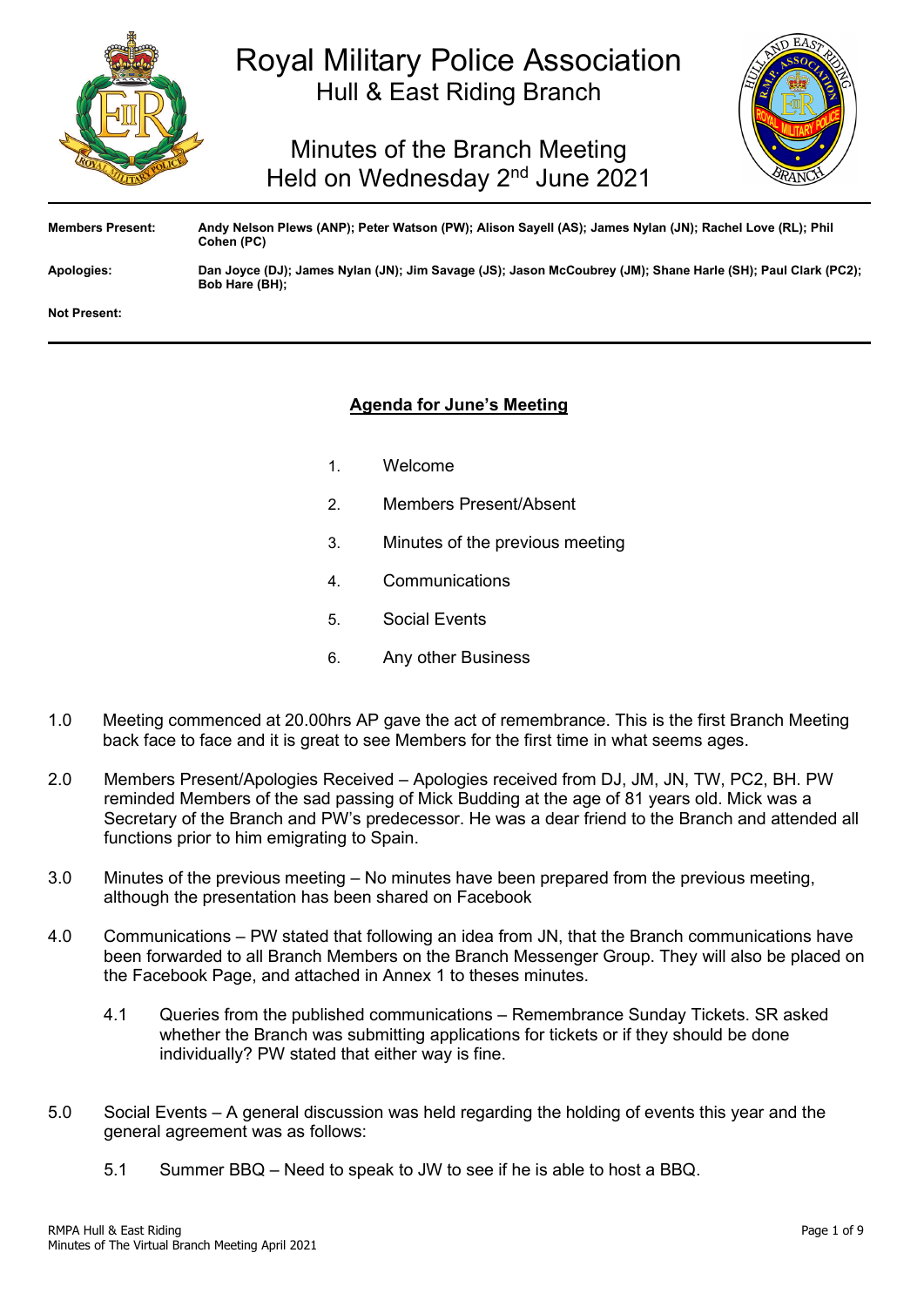- 5.2 Annual Dinner as previously agreed, no Annual Dinner in 2021
- 5.3 Christmas Dinner We agreed that we would keep an eye on events and decide later in the year if this will be possible.
- 5.4 Ad Hoc meet ups PW stated that as pubs are now open, there's no reason why ad-hoc pub meetings. If anyone wants to set one up, please let members know on the Messenger Group.

#### 6.0 Project 2022

6.1 PW stated that he had been in contact with the Royal Station Hotel and had received the following response regarding the question as to whether the Illegal Immigrants currently staying in the hotel would still be there at the time of the Annual Reunion 2022: *Thankyou for your email.*

*The inhouse guests that we currently have will have departed by the time your event comes around.*

*If you have any other queries, please don't hesitate to call.*

- 6.2 Deadlines CivPol requires 12 month notice for the event, this has now expired. Can PC jump on this soonest?
- 6.3 Hull Minster booking PW will confirm that the Minster is booked.
- 6.4 Planning Meeting New venue contact. We should arrange a meeting with her as soon as possible, if Project 2022 committee members could let me know when they are available on a Saturday morning in June (except  $11<sup>th</sup>$  June).
- 7.0 Any Other Business
	- 7.1 AGM PW confirmed that the next Branch Meeting held in July will be the Annual General Meeting of the Branch. The agenda for which has been included below.
	- 7.2 D Day Remembrance A parade and short service will be held at the Hull War Memorial on Sunday  $6<sup>th</sup>$  June at 10.00hrs.
	- 7.3 RL stated that Joe Shepherd is in Hospital in London with a heart problem. The Branch sends its best wishes for a speedy recovery
	- 7.4 PW made members aware of the NIVA Parade to be held on the 11<sup>th</sup> September 2021 at the National Memorial Arboretum.
	- 7.5 RL stated how lovely it is to see members in the flesh!
- 8.0 The time being 20.46hrs and there being no further business, the meeting was closed by ANP. The next Branch Meeting will be the Annual General Meeting and will be held on Wednesday 7<sup>th</sup> July 2021 at 20.00hrs at the Hop Pole Hotel, Kingston Rd, Willerby, Hull, HU10 6LN. Members as usual, can meet up from 18.00hrs for food and drink.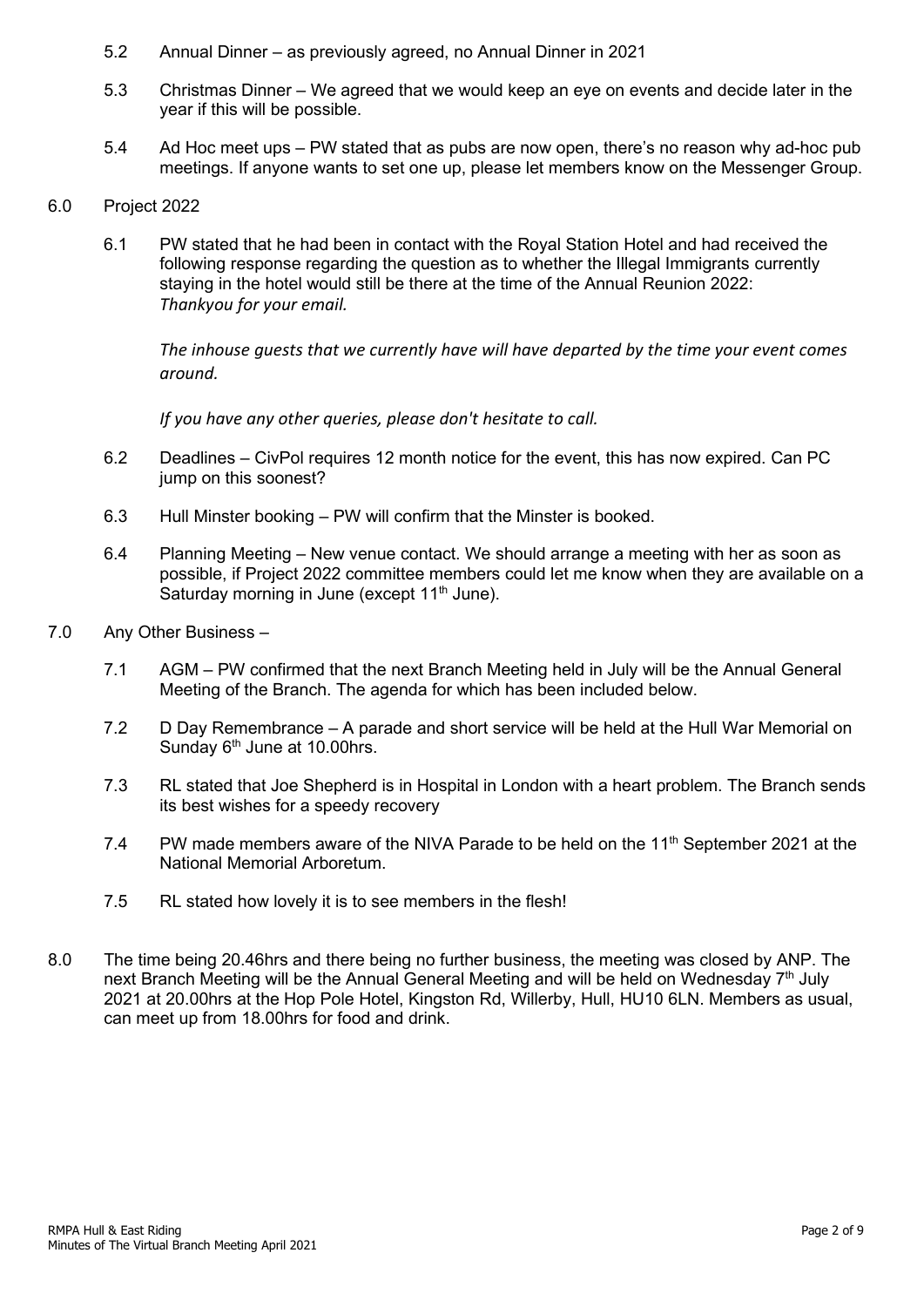#### **Agenda for The Annual General Meeting**

- 1. Remembrance
- 2. Members Present/Apologies Received
- 3. Absent Friends
- 4. Minutes of The AGM 6<sup>th</sup> January 2020
- 5. Matters Arising
- 6. Chairman's Report
- 7. Treasurers Report
- 8. Retirement & Election of Officers
	- 8.1. President
	- 8.2. Vice President
	- 8.3. Chairman
	- 8.4. Secretary
	- 8.5. Treasurer
	- 8.6. CESA Rep (Council of Ex-service Association)
	- 8.7. Standard Bearer
	- 8.8. Corps Journal Correspondent
	- 8.9. Web Master
- 9. Minutes of the Previous Branch Meeting
- 10. Matters Arising.
- 11. Communications
- 12. Reports
	- 12.1. CESA
	- 12.2. Standard Bearer
- 13. Social Events
- 14. Project 2020
- 15. Any Other Business
- 16. Close of Meeting & Date of Next Meeting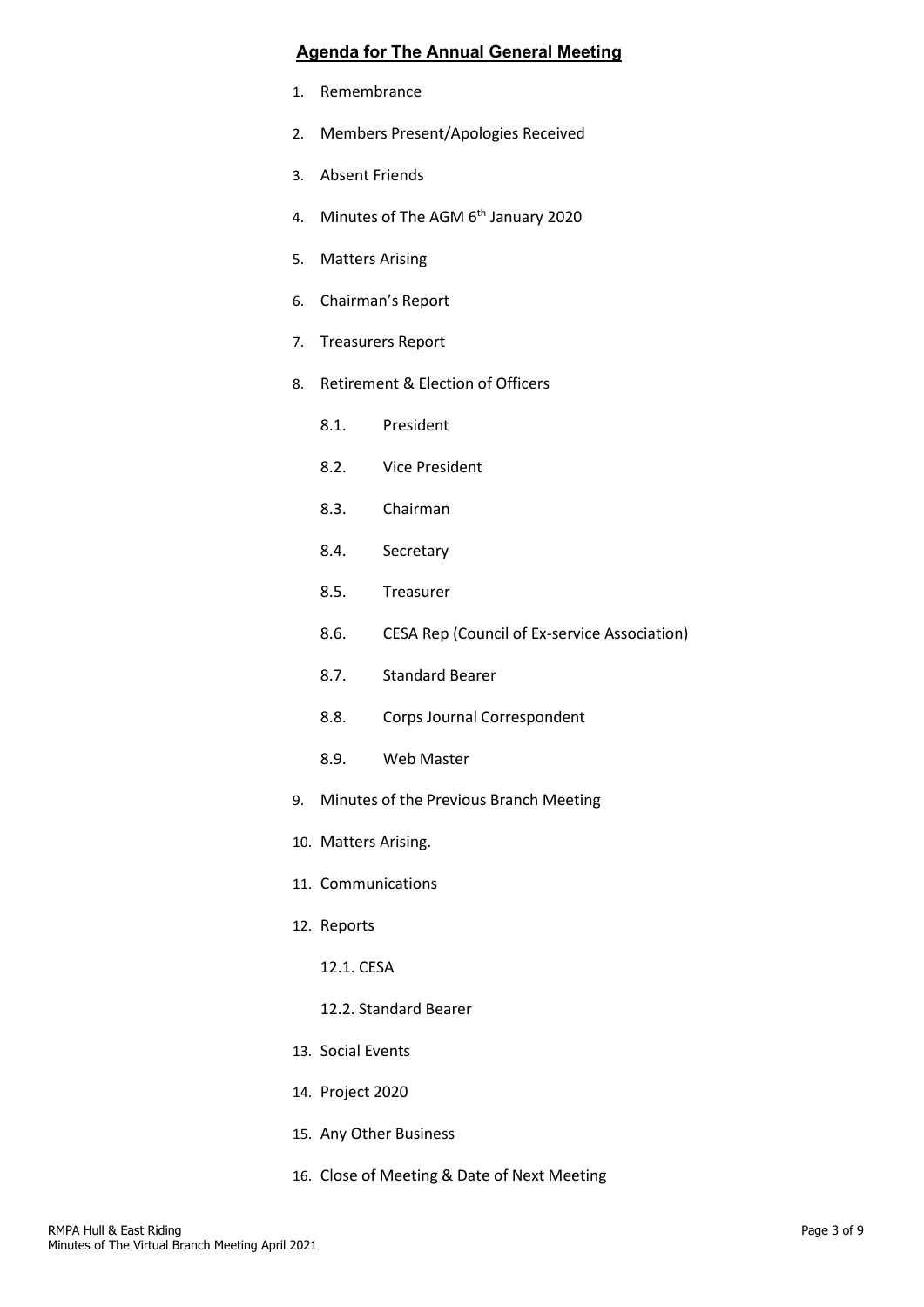### Communications Received – May 2021

Forward

Following a suggestion from Jim Nylam, the Branch will publish communications received in advance of the meeting. This will allow for 'Any Questions' from the communications to be discussed.

1. Email received from Northern Ireland Branch:

*From: John Walker NI Branch Sent: 11 May 2021 13:58 Subject: RMPA NI. URGENT ASSISTANCE REQUIRED.*

*Our member John O'Leary is suffering from dementia and recently underwent a course of treatment for an unrelated problem at Lagan Valley Hospital Lisburn. Shortly after his discharge his family discovered that a number of items of clothing and a wristwatch had been stolen. The wristwatch meant a lot to John as it was presented to him by 39 Bde Sgts' mess to celebrate 25 years of honorary membership. To date he has not been told it is missing to avoid heartache.*

*Unfortunately a photo of the watch is unavailable but his wife (who is 90) describes it as a gold watch, with a gold band, probably Swiss made and has his name inscribed on the back.She cannot recall if there is any other inscription, which there probably is. Although ex REME John is a long time member of our branch and will be well known to many retired members of RMP worldwide who served in the province.*

*Could I ask please that this information is sent to all our members in the event that if they visit social media selling sites they are aware of this stolen watch, and if seen inform us immediately. You will recall that another member whose house was burgled and his medals were stolen was able to retrieve them when they appeared for sale on social media.*

*Regards*

*John/Tanky*

2. Email received from Stewart Leech – National Secretary RMPA:

## **Stewart - National secretary Fig. 14, Fri, May 14,**

*9:24 AM*

*Good morning all*

*The British Korean Society are looking to hold commemoration events as outlined below, if we have any Veterans of that conflict who wish to be included then please let me know asap.*

Stewart

"Exemplo Ducemus"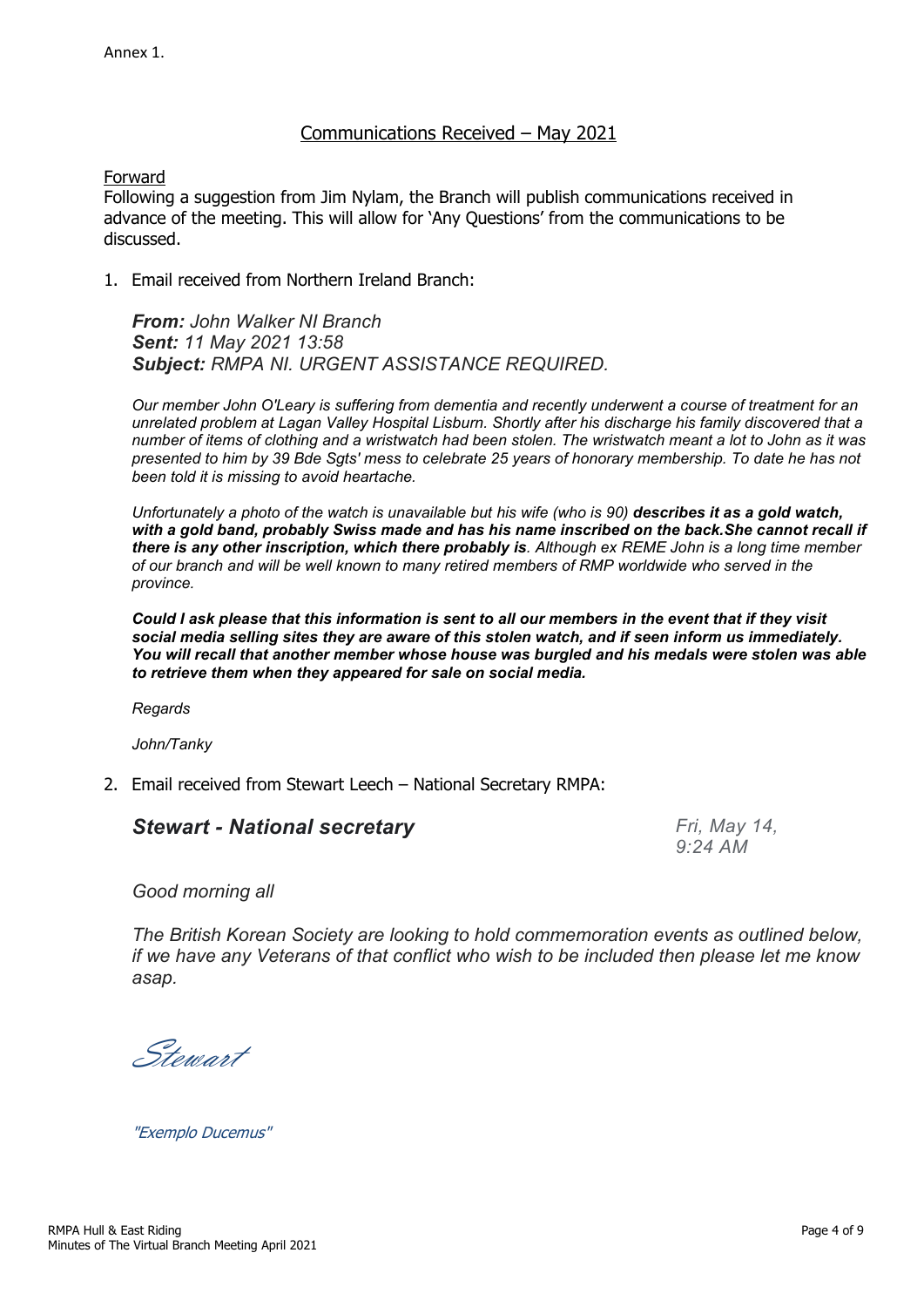*The Korean War*

*Lest we forget.*

*Yet another forgotten war anniversary is upon us in the form of the 70th Anniversary of the conflict in Korea June 1950 – July 1953, where over 100,000 British service personnel were involved with 1078 never coming back, a further 2674 were wounded and 1060 were reported missing or taken prisoner.*

*Many of those that returned were simply demobbed and asked to return to their normal lives, sadly without any recognition. In order to recognise and address those that fought and died and those who still live with the memories there is to be a commemoration of what they stood for and what they did for us on the 24th June 2021.*

*On that day, the British Korean Society will hold an event at the National Army Museum (NAM), in the presence of a Senior Royal. The activities there can be joined online by Veterans and relatives with stories alongside their old comrades who can link either from their own homes, or from participating Army Museums. Every effort will be taken with regard to social distancing for those that may well be of an age.*

3. Email received from Stewart Leech – National Secretary RMPA: **Stewart - National secretary Stewart - National secretary Sat, May 15, 3:50** 

*PM*

## *All Branch Secretaries for distribution please*

*The RBL have again commenced the rather optimistic task of organising the RS events this year, the Association has been allocated 75 tickets.*

*Please get the info out to all members asap, those volunteering should do so directly to Bob Potts as per the form attached please.*

*I will publicise it on FB in due course.*

Details in Annex A

4. An email was received from Stewart Leech – National Secretary RMPA

*Morning All*

*Last year the following were allocated places to the RHC Founders day.*

*As per my previous email a limited and reduced event is to be held at the RHC on Tuesday 13th July 2021.*

*The Association has been allocated 8 tickets this time around,*

*It is my intent subject to you all confirming to nominate as follows:*

| Mr | James (Jim) | <b>Nylan</b>  | <b>Secretary West Yorkshire Branch</b> |
|----|-------------|---------------|----------------------------------------|
|    | Miss Jean   | <b>Butler</b> | <b>West Yorkshire Branch</b>           |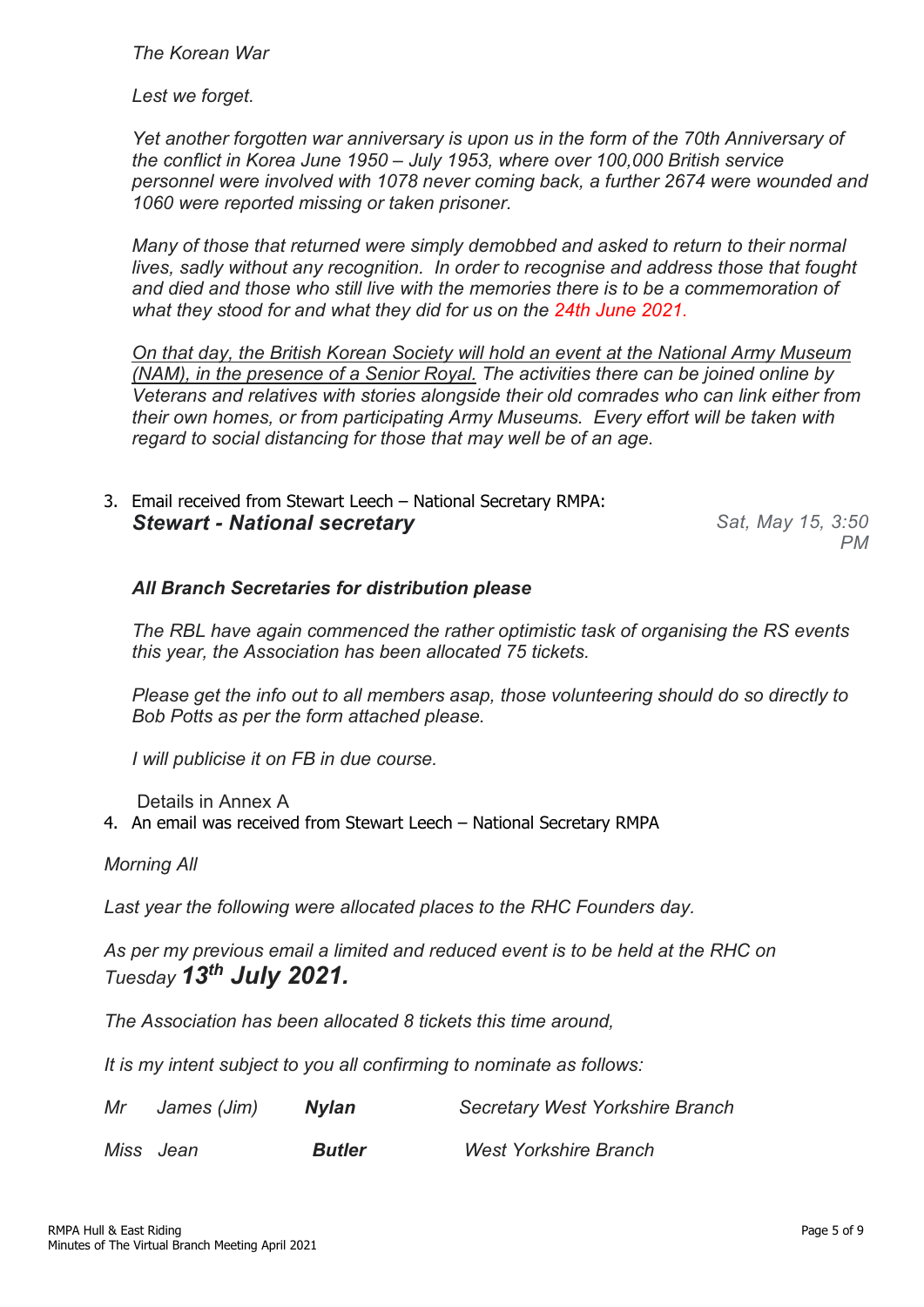| Mr.           | Peter     | <b>Watson</b>    | Secretary Hull & East Riding   |
|---------------|-----------|------------------|--------------------------------|
| <b>Branch</b> |           |                  |                                |
| Ms.           | Donna     | Groom            | <b>Guest Hull Branch</b>       |
| Mr            | Stewart A | <b>Leach MBE</b> | <b>National Secretary RMPA</b> |
| <b>Mrs</b>    | Pauline S | Leach            | Guest                          |

*Plus two from Derby Branch (Kath I will need Full names, DOB, POB, Address and phone and email contacts please*

*Please let me know asap as I have to get returns back to RHQ by end of play 30th May*

Stewart

5. A email was received from Stewart Leech – National Secretary RMPA

On Saturday 10<sup>th</sup> April 2021 the Association Trustees met via virtual means to hold a formal meeting, all were present with the exception of Colonel Rob Morris RMPAGC who had given notice of his absence due to a family bereavement.

The Trustees were delighted to have in attendance WO1 Danny Coombes the Provost Sergeant Major, who proffered the apologises of the PM(A).

The meeting was opened with the Association and Trustees Chair making reference to the death of HRH Th Prince Phillip Duke of Edinburgh, I have attached a copy (Annex A) of the note of condolence that was sent to HMQ on behalf of the Association.

The Chair and Secretary made brief reports to the Trustees.

The Pro SM gave a informative overview of the Corps and its current and recent past deployments, copy attached at Annex B, the Trustees will indeed be taking the point raised of recognition further in due course.

The Treasurer reported that the financial over view.

There then followed a mandatory action as follows:-

#### **Nomination of Officers and Trustees**:

The Chair then took the lead

Re-election of Officers as follows

- a. of Secretary (Rule 5.1.5) Mr. SA Leach MBE Proposed by RCS seconded by BP
- b. of Treasurer (Rule 5.1.6) Mr. RH Campbell Smith Proposed by the Secretary seconded by GW
- c. of Joy Eggelton as Admin Secretary (Rule 5.2.3) Proposed by BP seconded by AM

**All above were uncontested and thus appointed**. The Chair thanked all concerned for continuing in their roles. He then handed back to the Secretary who reminded the Trustees that proposals for election or re-election of Trustees should be made prior to the Meeting. He then went on to say that ST had mentioned his desire to take on the role of Secretary to the Trustees in due course. The secretary stated that he is happy to continue for the next twelve months.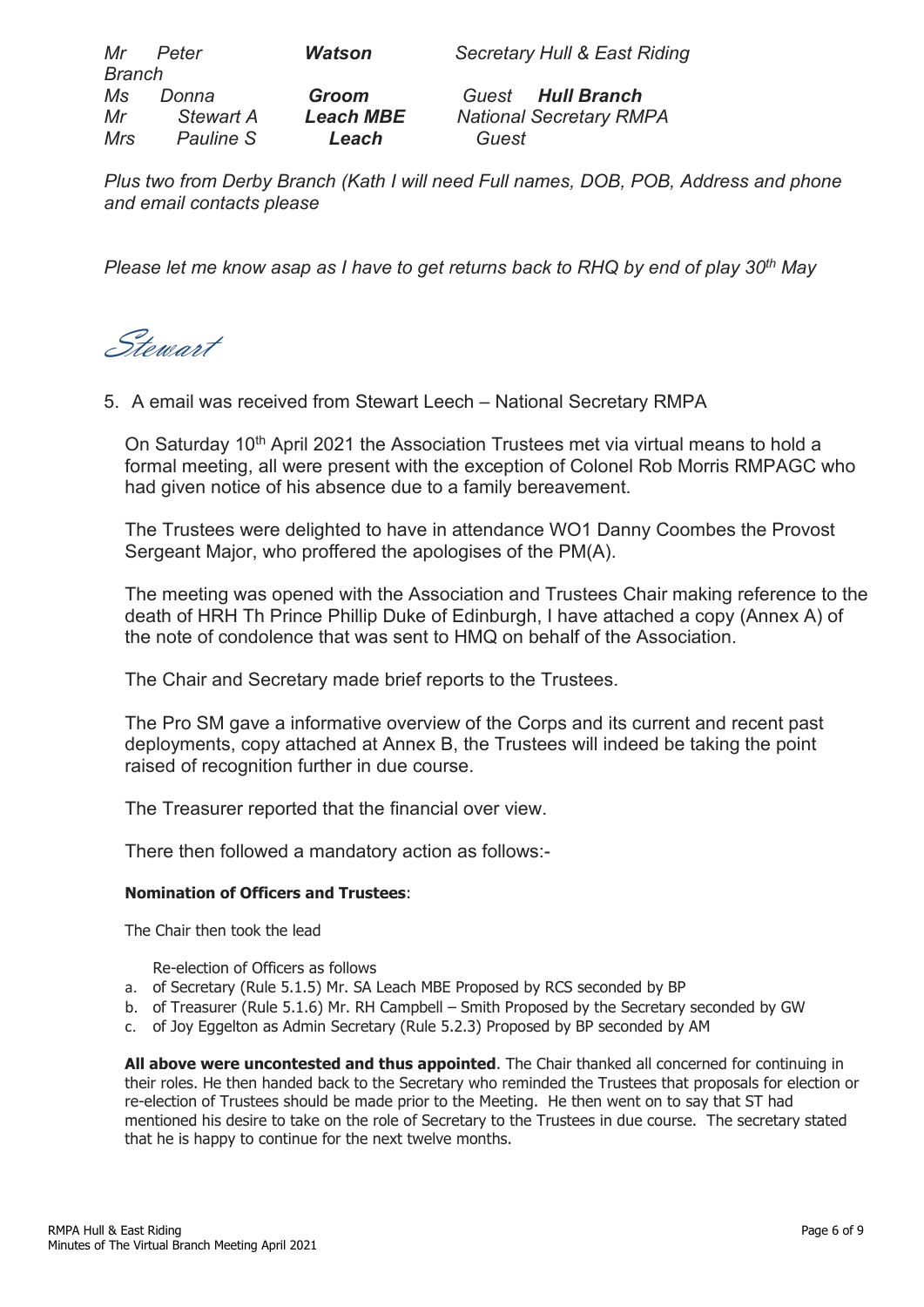The main highlights of the rest of the meeting were that the amongst other business the following resolutions were put together to be brought to the membership:-

## **Proposed Rule Changes**

**Rule 3** Currently reads

"The following are eligible for membership of the Association on application in a form required by the Trustees and approved by them.<br>3.1 All who are serving or ha

- All who are serving or have served in the Adjutant General's Corps (Royal Military Police).
- 3.2 All who have served in the Corps of Royal Military Police or its antecedent Corps.<br>3.3 All who have held appointments as Provost Officers or have been seconded as O
- All who have held appointments as Provost Officers or have been seconded as Officers to the Corps of Royal Military Police.<br>3.4 All who have served as Office.

All who have served as Officers or Other Ranks in the Auxiliary Territorial Service\*

(Provost) or Women's Royal Army Corps (Provost).

Proposal by the Secretary is to add the following:

\* This includes those who have or do serve in the Reserve or TAVR / TA Adjutant General's Corps of Royal Military Police as applicable to 3.1, 3.2, 3.3 above.

Seconded Bob Potts

**Carried** as agreed by all.

The Secretary then stated that the current Rule 6 does not perhaps allow for the conduct of Meetings via a virtual means it reads as follows:

6.1. The Annual General Meeting (AGM). The Association must hold an AGM in every year to which all Members are entitled to attend and shall:……..

The proposal is that the Rule be amended to read as follows: - That this rule be clarified and submitted to the members at an AGM as follows: 6.1. The Annual General Meeting (AGM). The Association must hold an AGM in every year to which all Members are entitled to attend, either physically or virtually using technology as required and desired and shall: etc Proposed by the Secretary Seconded by GW

**Carried** all in agreement

The current Rule on National Reunions reads as follows

#### **11.1 National Reunion**.

"There shall be a National Reunion of the Association hosted once in a 5-year period by the Depot Branch based at the designated home of the RMP (currently Southwick Park in Hampshire) and in the intervening years, hosted by a Branch of the Association elsewhere annually. The Trustees are to consider bids and agree the venue. The Trustees should wherever possible agree in advance, the venues for a 5-year cycle in order to enable the 'Depot Branch' to place it in any program of events and to forewarn the relevant authorities".

Proposal is that the rule be changed to reflect a need perhaps that more than one Branch may "team up" to host a reunion, this he feels would perhaps be less onerous and burdensome on smaller Branches, the Rule should be reworded as follows:

Proposed by the Secretary on behalf of Mr Raymond Spence of NI Branch

#### 11.1 National Reunion.

"There shall be a National Reunion of the Association hosted once in a 5-year period by the Depot Branch, if possible based at or centred around, the designated home of the RMP (currently Southwick Park in Hampshire) and in the intervening years, hosted by a Branch or Branches acting collaboratively, of the Association elsewhere annually. The Trustees are to consider bids and agree the venue. The Trustees should wherever possible agree in advance, the venues for a 5-year cycle in order to enable the Secretary to place it in any program of events and to forewarn the relevant authorities". Seconded BP

Carried all in agreement

**Trustees Rules 5**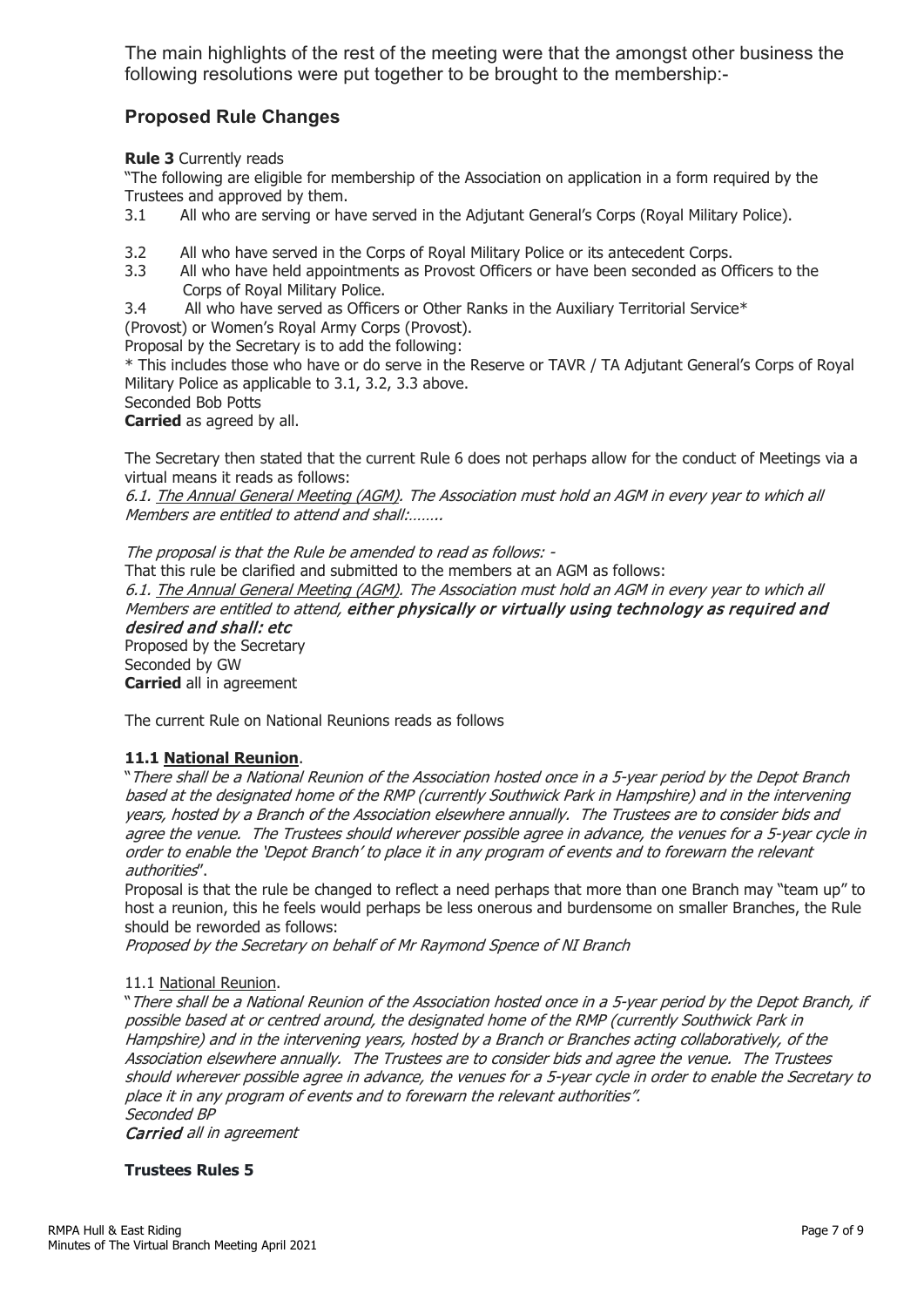That Rule 5 be changed, to reflect the thoughts that the two differing types of Trustees are no longer required i.e., Nominated and Elected.

That the three Nominated Trustees now become "Elected" but should be drawn from volunteers who

- must reside in each of the three devolved areas
- are Members of a Branch within that region.

This would simplify terms of Trustees to all run on similar and equitable lines (England being then afforded the same status as the devolved areas and vice versa)

#### **Rule 5.3.1 would be shelved!**

Currently<br>5.3.3

Elected Four (4) Trustees Members, after being nominated and seconded in writing by the Membership and having agreed to stand, are to be elected at an AGM by simple majority vote. Where there are two or more nominations for the vacant position the election is to take place by secret ballot until a consensus is achieved.

It would read<br>5.3.3 Trust

Trustees, after being nominated and seconded in writing by the Membership and having agreed to stand, are to be elected at an AGM by simple majority vote. Where there are two or more nominations for the vacant position the election is to take place by secret ballot until a consensus is achieved. Terms of office currently reads<br>7.1.3 Nominated Trustees sl

7.1.3 Nominated Trustees shall hold their appointment for no more than 3 years. Elected Trustees will be elected for an initial period of two years after which they can offer themselves for re-election under the one third rule below.

It would simply read as follows:

7.1.3 Excepting rules 5.2.1 and 5.2.2. above where time in office is limited to 5 years, Trustees will be elected for an initial period of 2 years, after which they may offer themselves for re-election on the two thirds rule below. No Trustee will serve for more than 8 years in one period, following which a break from office of 2 years must be made.

#### **7.1.5 would be shelved** Proposed by the Secretary

Carried

The above proposals will come to the membership for consideration at an AGM.

In addition the Trustees were able to agree on giving the treasurer the necessary authorities to move the Association banking on a further stage by applying for a debit card and deposit card, on the advice of the Association Bankers.

The Trustees discussed many differing aspects of their role and duties in looking after for the membership the Association, in accordance with their mandate, much of which will be communicated to the membership in the coming weeks by way of either updates form myself via email or a hoped for virtual gathering of a group of Branch members to be promulgated very soon.

Attached for you information is a copy of the note of condolence sent to Her Majesty upon the death of The Prince Phillip, Duke of Edinburgh also attached is a reply from Her Majesty by way of her Personal Secretary.

As we proceed through the next few weeks as stated more will come to light as to some of the actions discussed.

Please note that in 2022 there will be a need for at least two new Trustees to join the "board" so to speak, we are particularly looking for someone to be the lead on the engagement of and with the WRAC Pro element of our former serving Corps.

It would be churlish of me to say that the meeting at just under 4 hours in duration was not without healthy debate and discussions, all in an effort that the Association go forward in the best possible way into he future whilst acknowledging our valuable past.

More as time goes on

Stewart